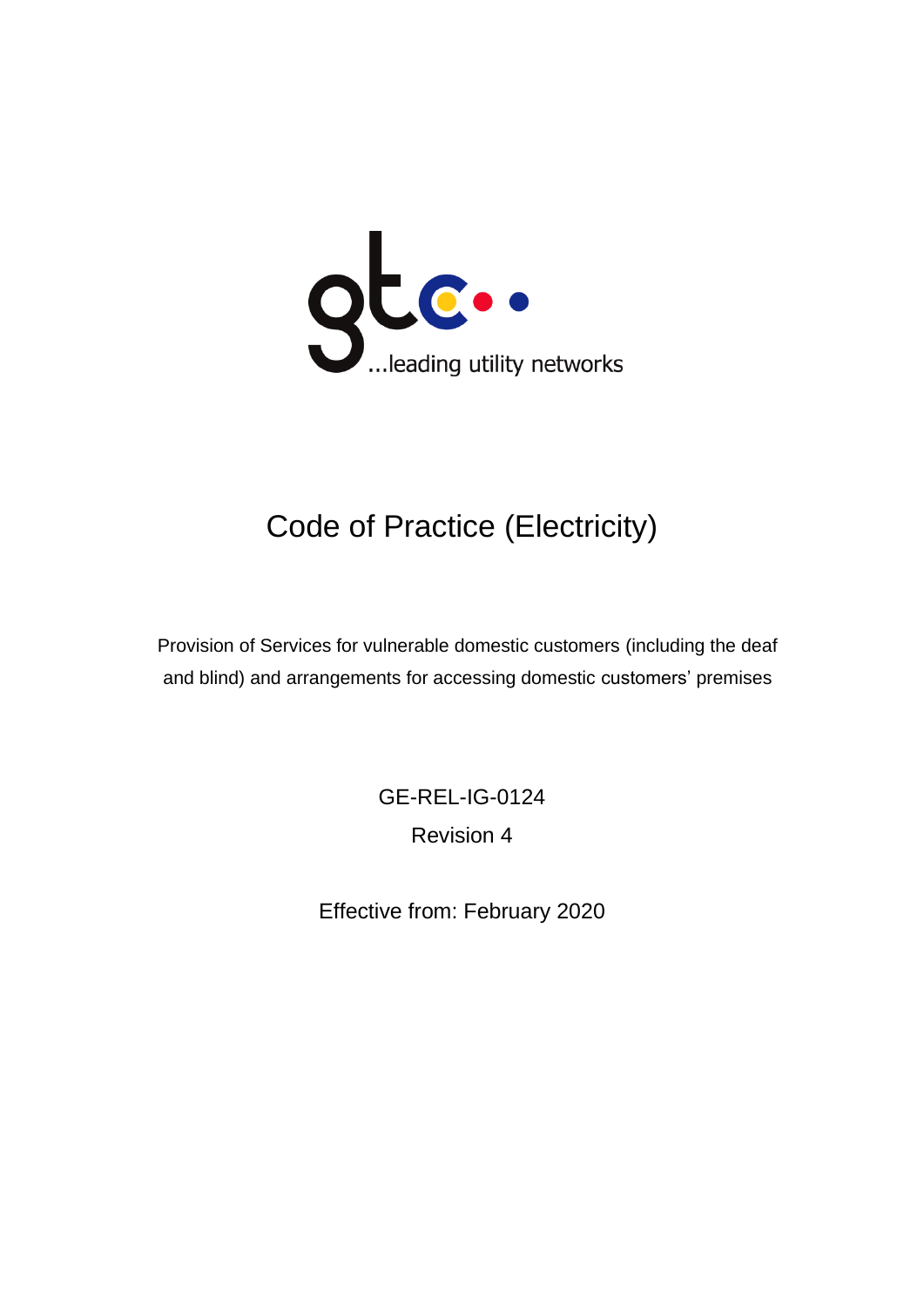#### **Introduction**

The following statement relates to our licenced Independent Distribution Network Operators; the Electricity Network Company and Independent Power Networks, the assets of which are managed by GTC Infrastructure Limited, hereafter referred to as GTC.

This publication explains how you can get in touch with us, what to do in case of an electrical emergency, what the special services we provide for vulnerable customers are, how to recognise our staff should they visit your home and how we ensure that those staff are trained and authorised. It is written in line with conditions 17, 18, 19, 21 and 22 of our Distribution Network Operators Licence and approved by Ofgem.

GTC on behalf of the Electricity Network Company and Independent Power Networks is responsible for the safe delivery of electricity through its networks to properties across Great Britain.

Any queries regarding the activities of GTC should be addressed to our company at the address below.

GTC does not sell electricity directly to customers but ensures that it is delivered to you. The companies that sell electricity to consumers and send out bills are called electricity suppliers. If you have an enquiry about your bill, your meter or the supplier's Priority Services Register, please contact your electricity supplier. Contact details can be found on your latest electricity bill.

*We can also provide copies in large print, Braille, and audio format. If required, we can also provide translated copies.* 

#### **EMERGENCIES**

To report a loss of supply or a concern about the safety of our equipment, call us free on:

#### **Telephone: 105**

This number can be used to report emergencies 365 days a year, 24 hours a day. For more information on the emergency reporting procedure, please see our Emergency Services and Enquiry Service Statement.

Please note: if you are calling from a device on a Three Network and wanting to report an emergency call (charges may apply)**:** Telephone: 0800 0326990

GTC Infrastructure Ltd **Fax:** 01359 243377 Woolpit Business Park Bury St Edmunds Suffolk IP30 9UP

**Our Office Hours: Monday – Friday** 8.00am to 5.00pm

**Address: General Enquiries Line:** 01359 240363 Synergy House **Email:** [info@gtc-uk.co.uk](mailto:info@gtc-uk.co.uk)

Woolpit **Emergency Fault Line 0800 032 6990**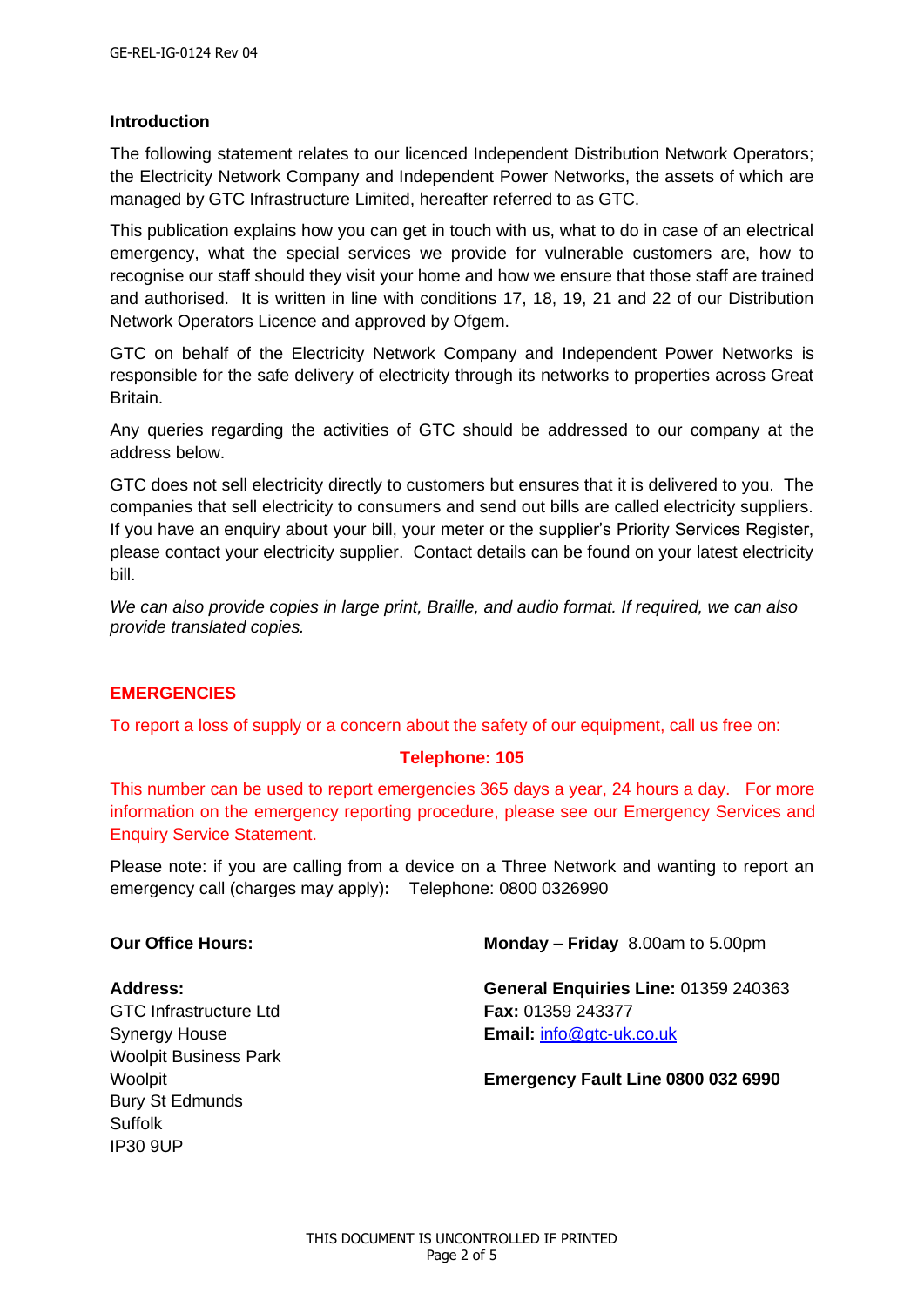# **PRIORITY SERVICES REGISTER**

If you are a domestic customer who has special requirements, it is important that we are aware of what these may be. Your supplier is obligated to keep a special register of customers who they have been advised are:

- Blind
- Deaf or hard of hearing
- Disabled
- Dependent on electrical equipment for medical reasons
- Chronically sick
- Living with a minor or someone who qualifies for the service

These details will then be passed to us so that we can bear in mind any special requirements you may have should we need to visit your home.

You can register your details by:

- Contacting your supplier, who can also register you for their other services related to their Priority Services Register. Their number is on your latest bill. Your supplier will then pass your details on to us.
- Writing to or calling GTC using the telephone number or address on page 2. Please tell us your name, address, telephone number, details of any medical equipment you use in your home and how regularly you use it. We will pass your details onto your supplier if you wish.

Once we place you on our Priority Services Register you may choose a password so that if we need to visit your home, you can be confident that the person entering your home is a GTC employee or contractor acting on our behalf.

We will let you know in advance of a planned interruption to your electricity supply where possible, and we will try to keep you informed in the event of a power failure. You can also give us the name of a friend or relative to act on your behalf in the event of a supply interruption or planned interruption.

You can also call us to request a copy of this Code of Practice in another language, a different format (paper or electronic), large print, Braille or on audiotape.

# **Planned Interruptions to your Supply**

Sometimes we may have to interrupt the electricity supply to carry out maintenance on our network. We will write and tell you about a planned interruption to the electricity supply at least two days in advance where possible.

If you need any further information or advice about a specific planned interruption, please contact us using the telephone number on the top of the notification letter advising you of the interruption.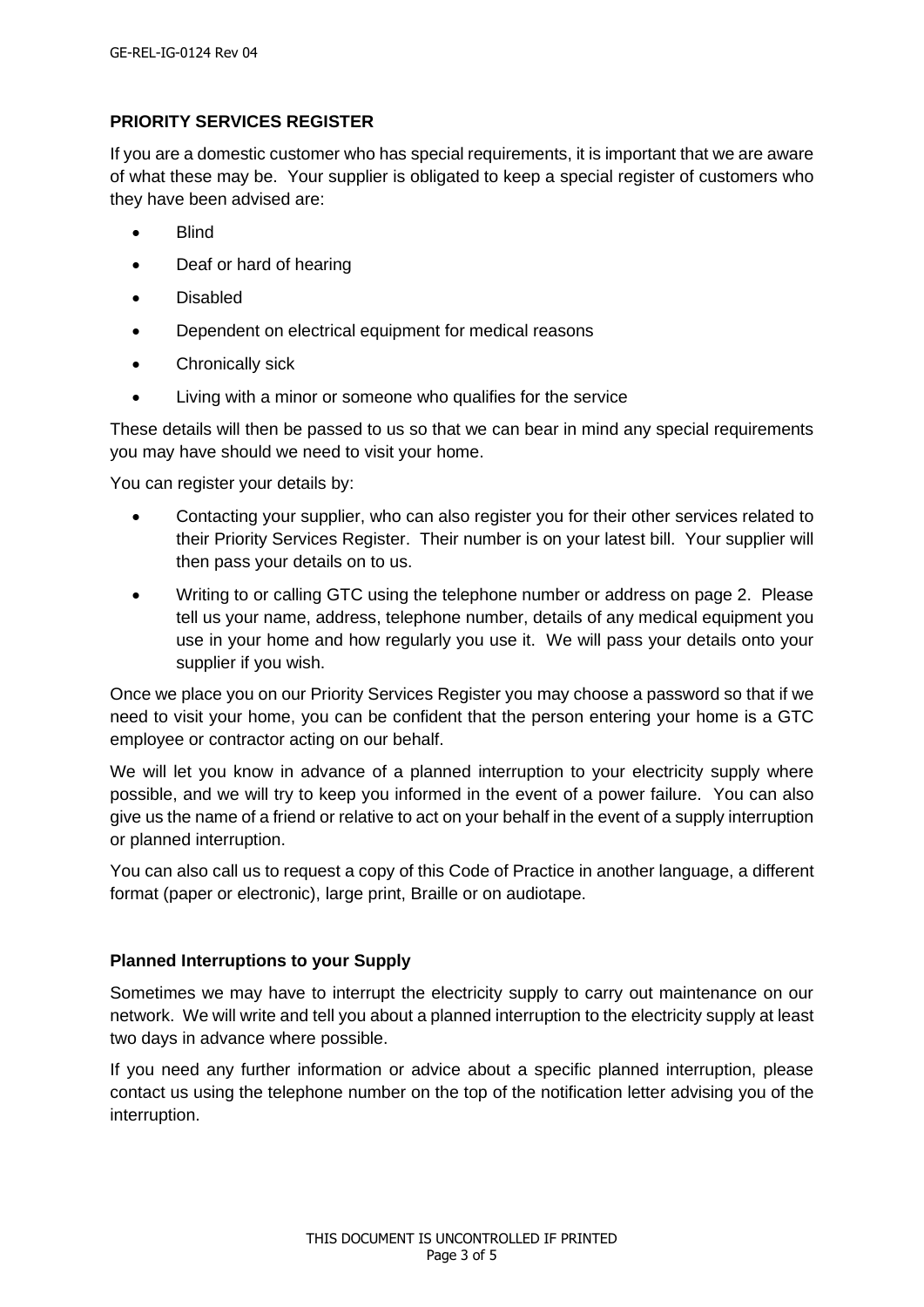Please note it is not possible to guarantee a constant supply of electricity and it is essential therefore that you have alternative arrangements in place should you be dependent upon a supply of electricity for the operation of medical equipment.

# **Unplanned Loss of Supply**

If the electricity supply to your home is interrupted, we recommend that you follow these instructions as appropriate:

- Check to see if your neighbours have lost their supply. If not, the problem could be with your own fuses.
- If you have a trip switch, check to see if it has operated. If it has, switch of all your appliances and try to reset the trip. The supply may then come back on.
- If the trip has not operated, and you can find no other reason, there may be a problem with the electricity supply in your area.
- To report a loss of supply, or if you depend on electrical equipment for medical needs and you are experiencing difficulties, please call the National Emergency Number **105**, or contact us using the other contact details on page 2.
- We will try to restore electricity supplies as quickly as possible. However, if you rely on electricity equipment for medical needs, it is essential to have made alternative arrangements such as a back-up battery supply to help you in an emergency. Your doctor or hospital should be able to advise.
- If you have a battery-operated radio, listen to the local radio station as we will keep them informed of electricity supply problems especially during times of severe weather. We will also keep your supplier informed.
- It is useful to keep a torch handy for such situations.
- Turn off your electrical appliances and lights but leave one light switched on so that you know when the power has been reconnected.
- Be careful when using other forms of heating and lighting, such as paraffin heaters and candles.

# **Entering Your Home**

From time to time we may need to visit your home to inspect or maintain our equipment. Visits will either be made by one of our staff or a contractor working on our behalf, and we will do our best to adhere to any appointments that we make with you. We have arrangements in place so that customers can be sure that all visits are made by appropriate persons:

• All GTC employees and contractors will have an identity card showing their company name, their own name, a colour photograph of the individual and a contact number in the event that you have any concerns. Always check a visitor's identity card before letting them into your home.